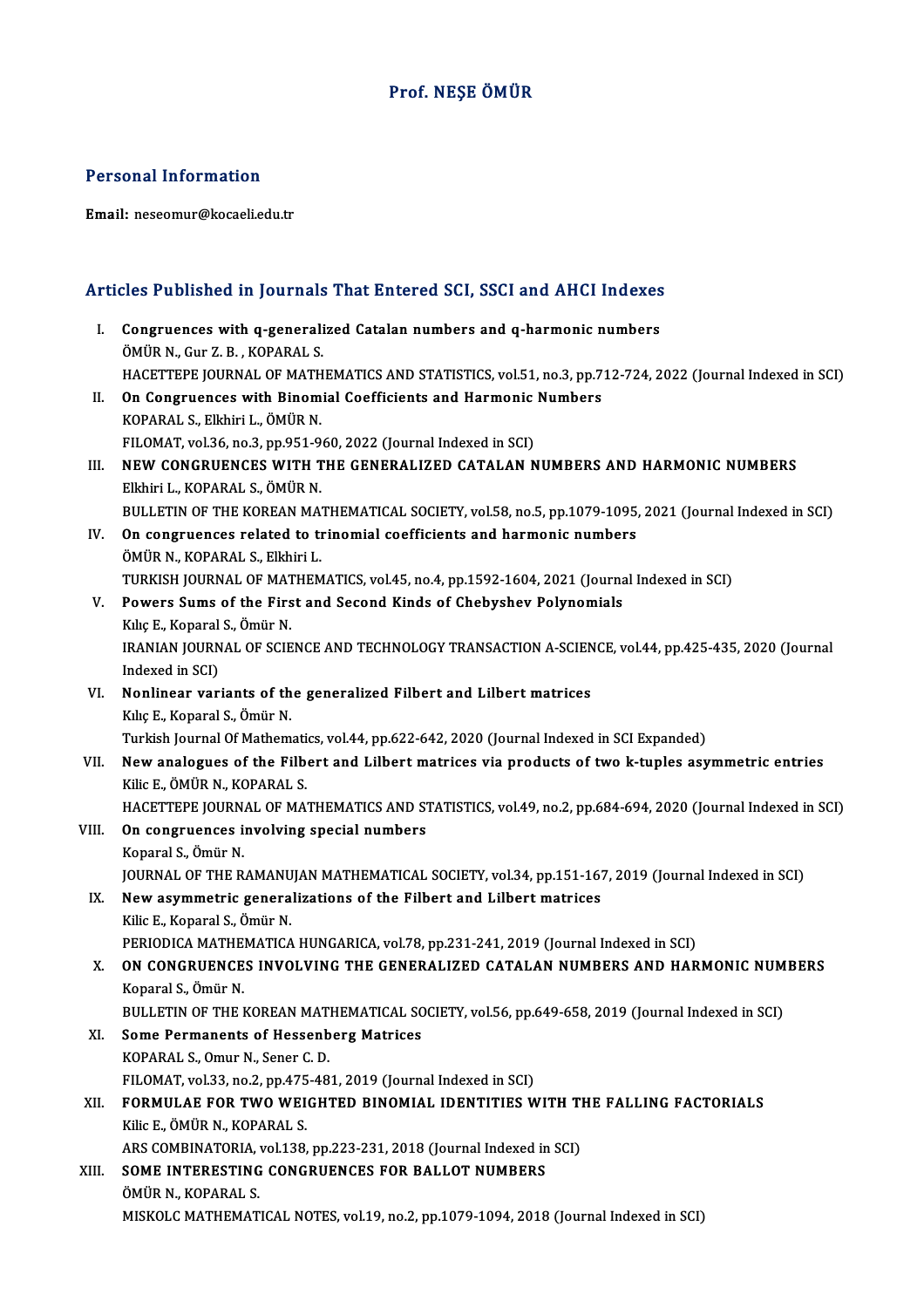| XIV.    | On congruences related to central binomial coefficients, harmonic and Lucas numbers<br>KOPARAL S., ÖMÜR N.                                                                |
|---------|---------------------------------------------------------------------------------------------------------------------------------------------------------------------------|
|         | TURKISH JOURNAL OF MATHEMATICS, vol.40, no.5, pp.973-985, 2016 (Journal Indexed in SCI)                                                                                   |
| XV.     | FORMULAS FOR BINOMIAL SUMS INCLUDING POWERS OF FIBONACCI AND LUCAS NUMBERS                                                                                                |
|         | Kilic E., Akkus I., Omur N., ULUTAS Y.                                                                                                                                    |
|         | UNIVERSITY POLITEHNICA OF BUCHAREST SCIENTIFIC BULLETIN-SERIES A-APPLIED MATHEMATICS AND                                                                                  |
|         | PHYSICS, vol.77, no.4, pp.69-78, 2015 (Journal Indexed in SCI)                                                                                                            |
| XVI.    | SOME CONGRUENCES INVOLVING NUMBERS B (p,k-d)                                                                                                                              |
|         | ÖMÜR N., KOPARAL S.                                                                                                                                                       |
|         | UTILITAS MATHEMATICA, vol.95, pp.307-317, 2014 (Journal Indexed in SCI)                                                                                                   |
| XVII.   | RIORDAN GROUP APPROACHES IN MATRIX FACTORIZATIONS                                                                                                                         |
|         | Kilic E., ÖMÜR N., TATAR G.                                                                                                                                               |
|         | BULLETIN OF THE IRANIAN MATHEMATICAL SOCIETY, vol.38, no.2, pp.491-506, 2012 (Journal Indexed in SCI)                                                                     |
| XVIII.  | <b>GENERAL SOLUTION TO THE DECIMAL FRACTION OF GENERALIZED FIBONACCI SERIES</b>                                                                                           |
|         | ÖMÜR N., ULUTAS Y.T.                                                                                                                                                      |
|         | UTILITAS MATHEMATICA, vol.87, pp.191-197, 2012 (Journal Indexed in SCI)                                                                                                   |
| XIX.    | On Reciprocal Series of Generalized Fibonacci Numbers with Subscripts in Arithmetic Progression                                                                           |
|         | Omur N.<br>DISCRETE DYNAMICS IN NATURE AND SOCIETY, 2012 (Journal Indexed in SCI)                                                                                         |
| XX.     | FORMULAS FOR WEIGHTED BINOMIAL SUMS USING THE POWERS OF TERMS OF BINARY                                                                                                   |
|         | <b>RECURRENCES</b>                                                                                                                                                        |
|         | Kilic E., ULUTAS Y. T., ÖMÜR N.                                                                                                                                           |
|         | MISKOLC MATHEMATICAL NOTES, vol.13, no.1, pp.53-65, 2012 (Journal Indexed in SCI)                                                                                         |
| XXI.    | SUMS OF PRODUCTS OF THE TERMS OF THE GENERALIZED LUCAS SEQUENCE {V-kn}                                                                                                    |
|         | Kilic E., ULUTAS Y., ÖMÜR N.                                                                                                                                              |
|         | HACETTEPE JOURNAL OF MATHEMATICS AND STATISTICS, vol.40, no.2, pp.147-161, 2011 (Journal Indexed in SCI)                                                                  |
| XXII.   | BINOMIAL SUMS WHOSE COEFFICIENTS ARE PRODUCTS OF TERMS OF BINARY SEQUENCES                                                                                                |
|         | Kilic E., ÖMÜR N., ULUTAS Y.                                                                                                                                              |
|         | UTILITAS MATHEMATICA, vol.84, pp.45-52, 2011 (Journal Indexed in SCI)                                                                                                     |
| XXIII.  | Some Finite Sums Involving Generalized Fibonacci and Lucas Numbers                                                                                                        |
|         | Kilic E, ÖMÜR N, ULUTAS T.                                                                                                                                                |
|         | DISCRETE DYNAMICS IN NATURE AND SOCIETY, vol.2011, 2011 (Journal Indexed in SCI)                                                                                          |
| XXIV.   | ALTERNATING SUMS OF THE POWERS OF FIBONACCI AND LUCAS NUMBERS                                                                                                             |
|         | Kilic E., ÖMÜR N., ULUTAS Y.                                                                                                                                              |
| XXV.    | MISKOLC MATHEMATICAL NOTES, vol.12, no.1, pp.87-103, 2011 (Journal Indexed in SCI)<br>CONICS CHARACTERIZING THE GENERALIZED FIBONACCI AND LUCAS SEQUENCES WITH INDICES IN |
|         | <b>ARITHMETIC PROGRESSIONS</b>                                                                                                                                            |
|         | Kilic E, ÖMÜR N.                                                                                                                                                          |
|         | ARS COMBINATORIA, vol.94, pp.459-464, 2010 (Journal Indexed in SCI)                                                                                                       |
| XXVI.   | FACTORIZATIONS OF THE PASCAL MATRIX VIA A GENERALIZED SECOND ORDER RECURRENT                                                                                              |
|         | <b>MATRIX</b>                                                                                                                                                             |
|         | Kilic E., ÖMÜR N., TATAR G., ULUTAS Y.                                                                                                                                    |
|         | HACETTEPE JOURNAL OF MATHEMATICS AND STATISTICS, vol.38, no.3, pp.305-316, 2009 (Journal Indexed in SCI)                                                                  |
| XXVII.  | MATRIX REPRESENTATION OF THE SECOND ORDER RECURRENCE {u(kn)}                                                                                                              |
|         | Kilic E., Oemuer N., Ulutas Y.T.                                                                                                                                          |
|         | ARS COMBINATORIA, vol 93, pp.181-190, 2009 (Journal Indexed in SCI)                                                                                                       |
| XXVIII. | Parametrized fibonacci search method with k-Lucas numbers                                                                                                                 |
|         | DEMİR A., ÖMÜR N., ULUTAS Y.T.                                                                                                                                            |
|         | APPLIED MATHEMATICS AND COMPUTATION, vol.198, no.1, pp.355-360, 2008 (Journal Indexed in SCI)                                                                             |
| XXIX.   | Optimization by k-Lucas numbers                                                                                                                                           |
|         | DEMİR A., ÖMÜR N., ULUTAS Y.T.                                                                                                                                            |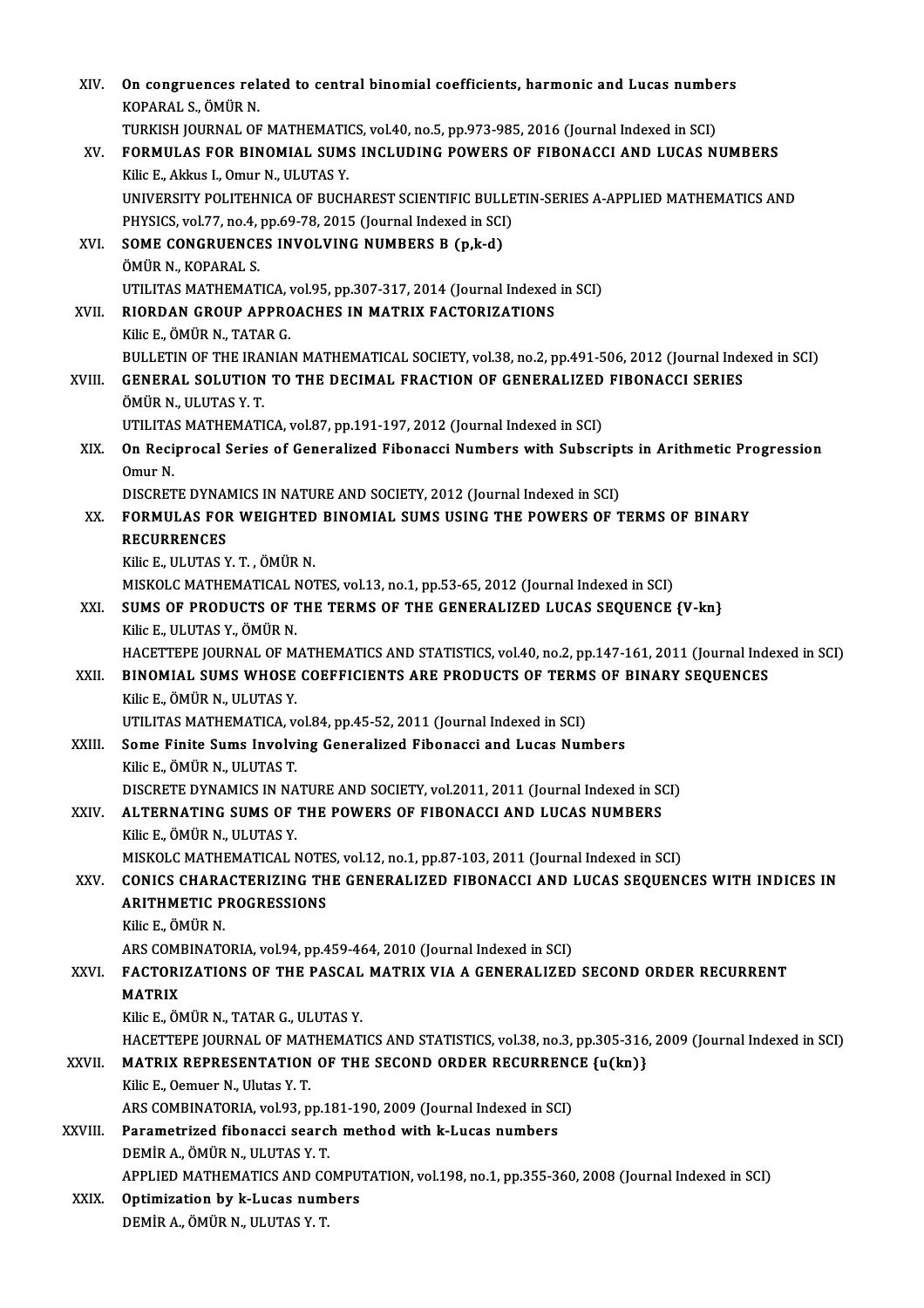#### Articles Published in Other Journals

rticles Published in Other Journals<br>I. Sums involving generalized harmonic and Daehee numbers<br>ÖMÜP N. Konarel S SUMS involving ge<br>Sums involving ge<br>ÖMÜR N., Koparal S.<br>NOTES ON NUMPER Sums involving generalized harmonic and Daehee numbers<br>ÖMÜR N., Koparal S.<br>NOTES ON NUMBER THEORY AND DISCRETE MATHEMATICS, vol.28, no.1, pp.92-99, 2022 (Journal Indexed in<br>ESCD ÖMÜR<br>NOTE:<br>ESCI)<br>Dienh NOTES ON NUMBER THEORY AND DISCRETE MATHEMATICS, vol.28, no.<br>ESCI)<br>II. Diophantine Equations Related with Linear Binary Recurrences<br>VILICE AVVIS LÖMÜRN ESCI)<br>II. Diophantine Equations Related with Linear Binary Recurrences<br>KILIÇ E., AKKUŞ İ., ÖMÜR N. Diophantine Equations Related with Linear Binary Recurrences<br>KILIÇ E., AKKUŞ İ., ÖMÜR N.<br>IRANIAN JOURNAL OF MATHEMATICAL SCIENCES AND INFORMATICS, vol.17, no.1, pp.11-26, 2022 (Journal<br>Indeved in ESCL) KILIÇ E., AKKUŞ İ<br>IRANIAN JOURNA<br>Indexed in ESCI)<br>ON PINOMIAL S IRANIAN JOURNAL OF MATHEMATICAL SCIENCES AND INFORMATICS, vol.17, no.1, p<br>Indexed in ESCI)<br>III. ON BINOMIAL SUMS WITH THE TERMS OF SEQUENCES{g(kn)} AND {h(kn)}<br>KORARAL S. ÖMÜR N. Colak C. D. Indexed in ESCI)<br>**ON BINOMIAL SUMS WITH TH<br>KOPARAL S., ÖMÜR N., Colak C. D.**<br>FACTA UNIVERSITATIS SEDIES M ON BINOMIAL SUMS WITH THE TERMS OF SEQUENCES{g(kn)} AND {h(kn)}<br>KOPARAL S., ÖMÜR N., Colak C. D.<br>FACTA UNIVERSITATIS-SERIES MATHEMATICS AND INFORMATICS, vol.36, no.1, pp.31-42, 2021 (Journal Indexed<br>in ESCD KOPARA<br>FACTA U<br>in ESCI)<br>On idan FACTA UNIVERSITATIS-SERIES MATHEMATICS AND INFORMATICS, vol.36, no.1, pp.31-42, 2021 (Journal Inde<br>in ESCI)<br>IV. On identities involving generalized harmonic, hyperharmonic and special numbers with Riordan<br>annous in ESCI)<br>On ider<br>arrays<br>KODAD/ On identities involving gener<br>arrays<br>KOPARAL S., ÖMÜR N., Duran O.<br>SPECIAL MATPICES vol 9 no 1 . arrays<br>KOPARAL S., ÖMÜR N., Duran O.<br>SPECIAL MATRICES, vol.9, no.1, pp.22-30, 2021 (Journal Indexed in ESCI)<br>On Binomial Sums and Alternating Binomial Sums of Conoralized l KOPARAL S., ÖMÜR N., Duran O.<br>SPECIAL MATRICES, vol.9, no.1, pp.22-30, 2021 (Journal Indexed in ESCI)<br>V. On Binomial Sums and Alternating Binomial Sums ofGeneralized Fibonacci Numbers with<br>FallingFactorials SPECIAL MATRICES<br>On Binomial Sum<br>FallingFactorials<br>KORARAL S. ÖMÜP On Binomial Sums a<br>FallingFactorials<br>KOPARAL S., ÖMÜR N.<br>MATUEMATICAL SCIE FallingFactorials<br>KOPARAL S., ÖMÜR N.<br>MATHEMATICAL SCIENCES AND APPLICATIONS E-NOTES, vol.8, no.2, pp.123-129, 2020 (Refereed Journals of KOPARAL S., ÖMÜR<br>MATHEMATICAL SO<br>Other Institutions)<br>On generalized E MATHEMATICAL SCIENCES AND APPLICA<br>Other Institutions)<br>VI. On generalized Fibonacci quadratics<br>Ömün N. Cün Z. P. Other Institutions)<br>**On generalized l<br>Ömür N., Gür Z.B.**<br>Natas on Number Ömür N., Gür Z. B.<br>Notes on Number Theory and Discrete Mathematics, vol.26, no.2, pp.198-204, 2020 (Journal Indexed in ESCI) Ömür N., Gür Z. B.<br>Notes on Number Theory and Discrete Mathematics, vol.26, no.2, pp.198-204, 2020 ()<br>VII. **ON BINOMIAL TRIPLE SUMS INVOLVING FIBONACCI AND LUCAS NUMBERS** Notes on Number 7<br>**ON BINOMIAL TR<br>ÖMÜR N., Duran O.<br>HONAM MATHEMA** ON BINOMIAL TRIPLE SUMS INVOLVING FIBONACCI AND LUCAS NUMBERS<br>ÖMÜR N., Duran O.<br>HONAM MATHEMATICAL JOURNAL, vol.42, no.1, pp.49-62, 2020 (Journal Indexed in ESCI)<br>Some congruences involving Catalon, Boll and Eibonessi numb ÖMÜR N., Duran O.<br>HONAM MATHEMATICAL JOURNAL, vol.42, no.1, pp.49-62, 2020 (Journal I<br>VIII. Some congruences involving Catalan, Pell and Fibonacci numbers<br>KOPARAL S.. ÖMÜR N. HONAM MATHEMATICAL JOURNAL, vol.42, no.1, pp.49-62, 2020 (Journal Indexed in ESCI) Some congruences involving Catalan, Pell and Fibonacci numbers<br>KOPARAL S., ÖMÜR N.<br>Mathematica Montisnigri, vol.48, pp.10-18, 2020 (Journal Indexed in ESCI)<br>ON TRIANCLES WITH COORDINATES OF VERTICES FROM THE TER KOPARAL S., ÖMÜR N.<br>Mathematica Montisnigri, vol.48, pp.10-18, 2020 (Journal Indexed in ESCI)<br>IX. ON TRIANGLES WITH COORDINATES OF VERTICES FROM THE TERMS OF THE SEQUENCES {U-kn} Mathematica<br>ON TRIANGI<br>AND {V-kn}<br>ÖMÜP N SOV ON TRIANGLES WITH COORDINATES OF VERT<br>AND {V-kn}<br>ÖMÜR N., SOYDAN G., TÜRKER ULUTAŞ Y., Dogru Y.<br>BAD HPVATSKE AKADEMIE ZNANOSTI LIMIETNO AND {V-kn}<br>ÖMÜR N., SOYDAN G., TÜRKER ULUTAŞ Y., Dogru Y.<br>RAD HRVATSKE AKADEMIJE ZNANOSTI I UMJETNOSTI-MATEMATICKE ZNANOSTI, vol.24, no.542, pp.15-27, 2020<br>(Jaurnal Indoved in ESCI) ÖMÜR N., SOYDAN G., TÜR<br>RAD HRVATSKE AKADEM<br>(Journal Indexed in ESCI)<br>On buner duel generali RAD HRVATSKE AKADEMIJE ZNANOSTI I UMJETNOS<br>(Journal Indexed in ESCI)<br>X. On hyper-dual generalized Fibonacci numbers<br>ÖMÜB N. KOBARAL S. (Journal Indexed in ESCI)<br>
X. On hyper-dual generalized Fibonacci numbers NOTES ON NUMBER THEORY AND DISCRETE MATHEMATICS, vol.26, no.1, pp.191-198, 2020 (Journal Indexed in ESCI) ÖMÜR N., KOPARAL S. NOTES ON NUMBER THEORY AND DISCRETE MATHEMATICS, vol.26, no.1, pp.191-198, 2<br>ESCI)<br>XI. SOME CONGRUENCES INVOLVING CATALAN, PELL AND FIBONACCI NUMBERS<br>Kongral S. Omur N ESCI)<br>S<mark>OME CONGRUEN</mark><br>Koparal S., Omur N.<br>MATUEMATICA MO SOME CONGRUENCES INVOLVING CATALAN, PELL AND FIBONACCI NUM<br>Koparal S., Omur N.<br>MATHEMATICA MONTISNIGRI, vol.48, pp.10-18, 2020 (Journal Indexed in ESCI)<br>Some conguyances for sume involving barmonis numbors Koparal S., Omur N.<br>MATHEMATICA MONTISNIGRI, vol.48, pp.10-18, 2020 (Journal In<br>XII. Some congruences for sums involving harmonic numbers<br>KOPARAL S., ÖMÜR N. MATHEMATICA MONTISNIGRI, vol.48, pp.10-18, 2020 (Journal Indexed in ESCI) Cumhuriyet Science Journal, vol.39, pp.912-919, 2018 (Other Refereed National Journals) XIII. ON CONGRUENCES WITH THE TERMS OF THE SECOND ORDER SEQUENCES {U-kn} AND {V-kn}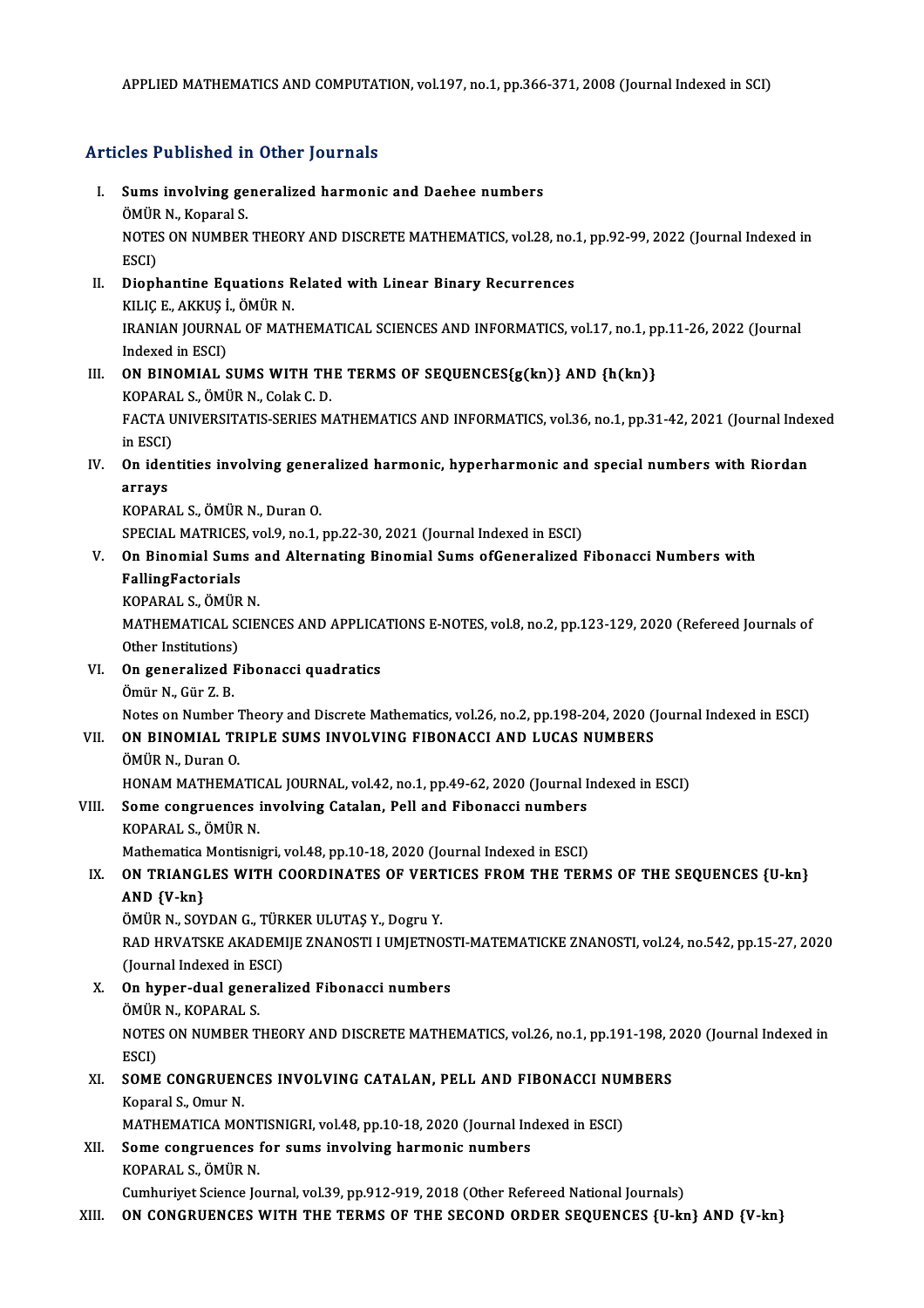KOPARAL S.,ÖMÜRN. KOPARAL S., ÖMÜR N.<br>HONAM MATHEMATICAL JOURNAL, vol.40, no.3, pp.549-559, 2018 (Journal Indexed in ESCI)<br>Seme applications of the generalized bynerharmenis numbers of ender r. Hr. p(alp KOPARAL S., ÖMÜR N.<br>HONAM MATHEMATICAL JOURNAL, vol.40, no.3, pp.549-559, 2018 (Journal Indexed in ESCI)<br>XIV. Some applications of the generalized hyperharmonic numbers of order r, Hr\_n(alpha)<br>ÖMÜP N, BU CİN C HONAM MATHEMAT<br>Some applications<br>ÖMÜR N., BİLGİN G.<br>Advances and Annli XIV. Some applications of the generalized hyperharmonic numbers of order r,  $\text{Hr}_n(\text{alpha})$ <br>ÖMÜR N., BİLGİN G. XV. On the matrices with the generalized hyperharmonic numbers of order r ÖMÜR N., KOPARAL S. Advances and Applications in Mathematical Sciences, vol.17, pp.617-627, 2018 (Journal Indexed in ESCI) ASIAN-EUROPEAN JOURNAL OF MATHEMATICS, vol.11, no.3, 2018 (Journal Indexed in ESCI) ÖMÜR N., KOPARAL S.<br>ASIAN-EUROPEAN JOURNAL OF MATHEMATICS, vol.11, no.3, 2018 (Journal Indexed in E<br>XVI. ON CERTAIN HESSENBERG MATRICES RELATED WITH LINEAR RECURRENCES<br>KOPARAL S. ÖMÜR N. COLAK C. D. ASIAN-EUROPEAN JOURNAL OF MAN<br>**ON CERTAIN HESSENBERG MAT**<br>KOPARAL S., ÖMÜR N., COLAK C. D.<br>EACTA UNIVERSITATIS SERIES MA FACTA UNIVERSITATIS-SERIES MATHEMATICS AND INFORMATICS, vol.33, no.2, pp.153-162, 2018 (Journal Indexed in ESCI) KOPARAL S., ÖMÜR N., COLAK C. D. FACTA UNIVERSITATIS-SERIES MATHEMATICS AND INFORMATICS, vol.33, no.2, pp.153-162, 2018 (Journal<br>Indexed in ESCI)<br>XVII. Some sums related to the terms of generalized Fibonacci autocorrelation sequences {a\_k,n(t)}<br>ÖMÜR N, KO Indexed in ESCI)<br>**Some sums related**<br>ÖMÜR N., KOPARAL S.<br>Selerue Üniversitesi E Some sums related to the terms of generalized Fibonacci autocorrelation sequences {a\_k,n(t)}<br>ÖMÜR N., KOPARAL S.<br>Sakarya Üniversitesi Fen Bilimleri Enstitüsü Dergisi, vol.21, no.3, pp.307-313, 2017 (Other Refereed National ÖMÜR N.,<br>Sakarya Ü<br>Journals)<br>On sama Sakarya Üniversitesi Fen Bilimleri Enstitüsü Dergisi, vol.21, no.3, pp.307-313, 2017 (Other Refereed<br>Journals)<br>XVIII. On some congruences with the terms of second order sequence and harmonic numbers<br>ÖMÜR N. KORARALS Journals)<br>**On some congruenc<br>ÖMÜR N., KOPARAL S.<br>Koroslmes Fen ve Möl** On some congruences with the terms of second order sequence and harmonic numbers<br>ÖMÜR N., KOPARAL S.<br>Karaelmas Fen ve Mühendislik Dergisi, vol.7, pp.586-589, 2017 (Refereed Journals of Other Institutions)<br>ON ALTERNATING WE ÖMÜR N., KOPARAL S.<br>Karaelmas Fen ve Mühendislik Dergisi, vol.7, pp.586-589, 2017 (Refereed Journals of C<br>XIX. ON ALTERNATING WEIGHTED BINOMIAL SUMS WITH FALLING FACTORIALS<br>Kilia E. ÖMÜR N. KORARAL S. Karaelmas Fen ve Mühendisli<br>ON ALTERNATING WEIGHT<br>Kilic E., ÖMÜR N., KOPARAL S.<br>PULLETIN OF MATHEMATICA XIX. ON ALTERNATING WEIGHTED BINOMIAL SUMS WITH FALLING FACTORIALS<br>Kilic E., ÖMÜR N., KOPARAL S.<br>BULLETIN OF MATHEMATICAL ANALYSIS AND APPLICATIONS, vol.9, no.1, pp.58-64, 2017 (Journal Indexed in<br>ESCI) Kilic E. ÖMÜR N. KOPARAL S. BULLETIN OF MATHEMATICAL ANALYSIS AND APPLICATIONS, vol.9, no.1, pp.58-64, 2017 (Journal Indexed<br>ESCI)<br>XX. {a-k,n(t)} genelleştirilmiş Fibonacci otokorelasyon dizilerinin terimlerini içeren bazı bağıntılar<br>ÖMÜP N. KORARAL ESCI)<br>{a-k,n(t)} genelleşti<br>ÖMÜR N., KOPARAL S.<br>SAÜ Een Bilimleri Der {a-k,n(t)} genelleştirilmiş Fibonacci otokorelasyon dizilerinin terimlerini içeren ba<br>ÖMÜR N., KOPARAL S.<br>SAÜ Fen Bilimleri Dergisi, vol.21, pp.307-313, 2017 (Refereed Journals of Other Institutions)<br>(a k n(t)) genellestie ÖMÜR N., KOPARAL S.<br>SAÜ Fen Bilimleri Dergisi, vol.21, pp.307-313, 2017 (Refereed Journals of Other Institutions)<br>XXI. {a-k,n(t)} genelleştieirmiş Fibonacci otokorelasyon dizileriiinin terimlerini içeren bazı bağıntılar<br>ÖM SAÜ Fen Bilimleri Dergisi, vol.21, pp.307-313, 2017 (Refereed Journals of Other Institutions) {a-k,n(t)} genelleştieirmiş Fibonacci otokorelasyon dizileriiinin terimlerini iç<br>ÖMÜR N., KOPARAL S.<br>SAÜ Fen Bilimleri Dergisi, vol.21, pp.307-313, 2017 (Other Refereed National Journals)<br>On identities for sequences of bin XXII. On identities for sequences of binomial sums with the terms of sequences  $\{u(kn)\}$  and  $\{v(kn)\}$ <br>ÖMÜR N., SENER C. D. SAÜ Fen Bilimleri Der<br>**On identities for se<br>ÖMÜR N., ŞENER C. D.<br>EUROPEAN IQUPNAL** On identities for sequences of binomial sums with the terms of sequences {u(kn)} and {v(kn)}<br>ÖMÜR N., ŞENER C. D.<br>EUROPEAN JOURNAL OF PURE AND APPLIED MATHEMATICS, vol.10, no.3, pp.506-515, 2017 (Journal Indexed in<br>ESCD ÖMÜR<br>EUROI<br>ESCI)<br>CENE EUROPEAN JOURNAL OF PURE AND APPLIED MATHEMATICS, vol.10, no.3, pp.506-515, 2017 (Journal Indexed<br>ESCI)<br>XXIII. GENERALIZED BINOMIAL CONVOLUTION OF THE mth POWERS OF THE CONSECUTIVE INTEGERS ESCI)<br>XXIII. GENERALIZED BINOMIAL CONVOLUTION OF THE mth POWERS OF THE CONSECUTIVE INTEGERS<br>WITH THE GENERAL FIBONACCI SEQUENCE<br>Kilic E.. Akkus I.. ÖMÜR N.. Ulutas Y. WITH THE GENERAL FIBONACCI SEQUENCE DEMONSTRATIO MATHEMATICA, vol.49, no.4, pp.379-385, 2016 (Journal Indexed in ESCI) Kilic E., Akkus I., ÖMÜR N., Ulutas Y.<br>DEMONSTRATIO MATHEMATICA, vol.49, no.4, pp.379-385, 2<br>XXIV. Two Variants of the Reciprocal Super Catalan Matrix<br>Vilic E. ÖMÜR N. KORARAL S. Hlutes V. DEMONSTRATIO MATHEMATICA, vol.49<br>Two Variants of the Reciprocal Sup<br>Kilic E., ÖMÜR N., KOPARAL S., Ulutas Y.<br>KYUNCPOOK MATHEMATICAL JOUPNA. Kilic E., ÖMÜR N., KOPARAL S., Ulutas Y.<br>KYUNGPOOK MATHEMATICAL JOURNAL, vol.56, no.2, pp.409-418, 2016 (Journal Indexed in ESCI) Kilic E., ÖMÜR N., KOPARAL S., Ulutas Y.<br>KYUNGPOOK MATHEMATICAL JOURNAL, vol.56, no.2, pp.409-418, 2016 (Journal Indexed in ESCI)<br>XXV. Families of Primitive Pythagorean Triples Involving Terms of Generalized Fibonacci KYUNGPOOF<br>Families of<br>Sequences<br>ÖMÜP N-SE Families of Primitive Pythagore<br>Sequences<br>ÖMÜR N., SENER C. D. , KOPARAL S.<br>JOUPNAL OF MATHEMATICAL EVTE Sequences<br>ÖMÜR N., SENER C. D. , KOPARAL S.<br>JOURNAL OF MATHEMATICAL EXTENSION, vol.10, no.4, pp.45-59, 2016 (Journal Indexed in ESCI)<br>Some conguyences related to bermonis numbers and the terms of the sessed ender so ÖMÜR N., SENER C. D. , KOPARAL S.<br>JOURNAL OF MATHEMATICAL EXTENSION, vol.10, no.4, pp.45-59, 2016 (Journal Indexed in ESCI)<br>XXVI. Some congruences related to harmonic numbers and the terms of the second order sequences<br>ÖMÜ **JOURNAL OF MATHEM<br>Some congruences<br>ÖMÜR N., KOPARAL S.<br>Mathematice Merevice** Some congruences related to harmonic numbers and the terms of the second<br>ÖMÜR N., KOPARAL S.<br>Mathematica Moravica, vol.20, pp.23-37, 2016 (Refereed Journals of Other Institutions)<br>On congruences with the terms of second or ÖMÜR N., KOPARAL S.<br>Mathematica Moravica, vol.20, pp.23-37, 2016 (Refereed Journals of Ot<br>XXVII. On congruences with the terms of second order sequence Q\_n<br>ÖMÜR N. KORARAL S. Mathematica Moravica<br>**On congruences wit**<br>ÖMÜR N., KOPARAL S.<br>Journal of Alsohne Nu On congruences with the terms of second order sequence Q\_n<br>ÖMÜR N., KOPARAL S.<br>Journal of Algebra, Number Theory:Advances and Applications, vol.15, pp.15-39, 2016 (Refereed Journals of Other<br>Institutions) ÖMÜR N., KC<br>Journal of A<br>Institutions)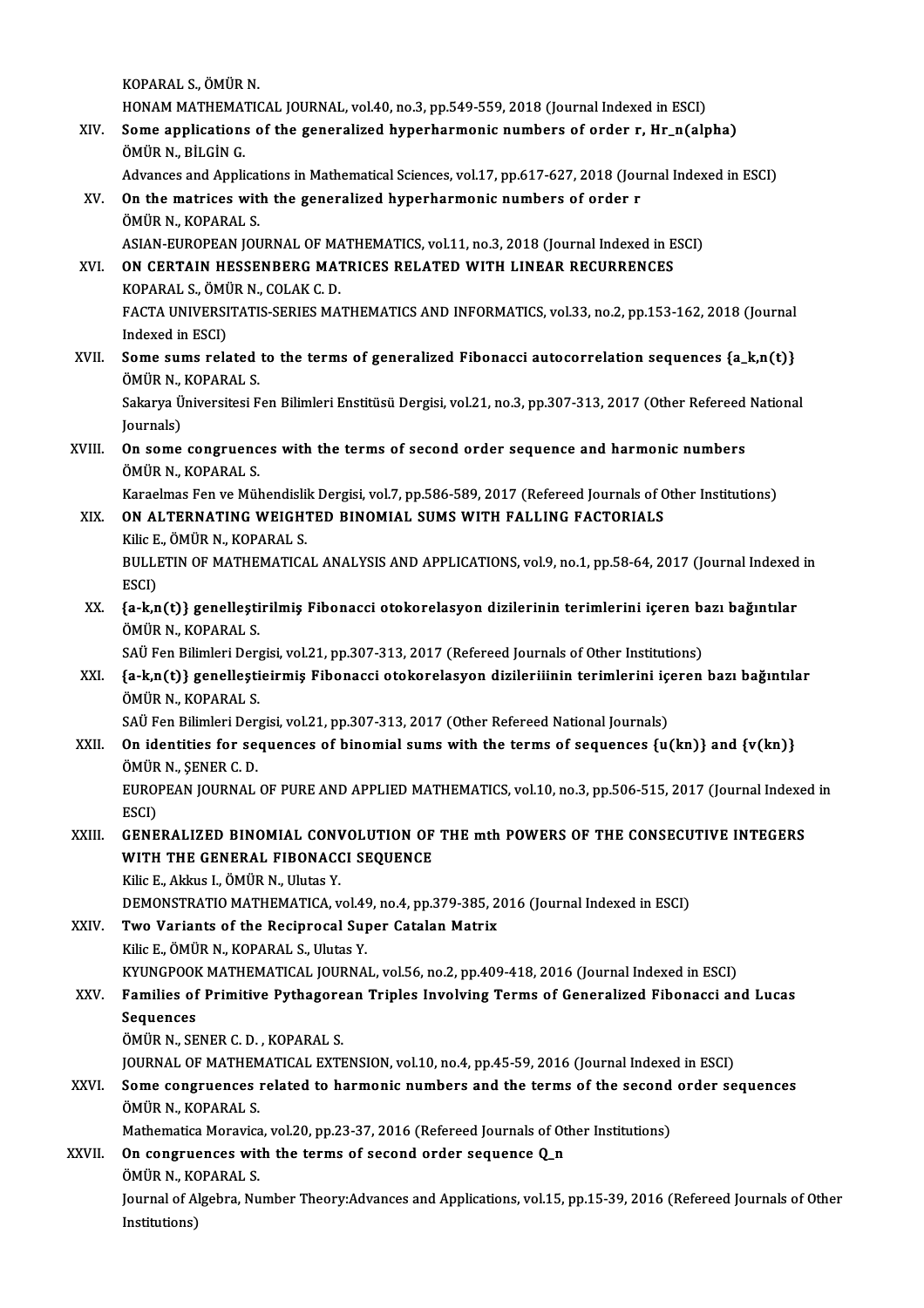| XXVIII.      | Generalized Binomial Convolution of the m-th Powers of the Consecutive Integers with the General<br><b>Fibonacci Sequences</b>                      |
|--------------|-----------------------------------------------------------------------------------------------------------------------------------------------------|
|              | KILIÇ E., AKKUŞ İ., ÖMÜR N., TÜRKER ULUTAŞ Y.<br>Demonstratio Mathematica, vol.49, no.4, pp.379-385, 2016 (Refereed Journals of Other Institutions) |
| XXIX.        | A curious matrix-sum identity and certain finite sums identities                                                                                    |
|              | Kilic E., Akkus I., ÖMÜR N., ULUTAS Y.                                                                                                              |
|              | ASIAN-EUROPEAN JOURNAL OF MATHEMATICS, vol.8, no.3, 2015 (Journal Indexed in ESCI)                                                                  |
| XXX.         | Various sums including the generalized Fibonacci and Lucas numbers                                                                                  |
|              | KILIÇ E, ÖMÜR N, AKKUŞ İ, TÜRKER ULUTAŞ Y.                                                                                                          |
|              | Palestine Journal of Mathematics, vol.4, pp.319-326, 2015 (Refereed Journals of Other Institutions)                                                 |
| XXXI.        | Generalized binary recurrent quasi cyclic matrices                                                                                                  |
|              | KILIÇ E, TÜRKER ULUTAŞ Y., AKKUŞ İ., ÖMÜR N.                                                                                                        |
|              | Annales Mathematicae et Informaticae, vol.43, pp.103-112, 2014 (Refereed Journals of Other Institutions)                                            |
| <b>XXXII</b> | A new perspective to the sequences of t order                                                                                                       |
|              | ÖMÜR N., KOPARAL S., ŞENER C. D.                                                                                                                    |
|              | International Journal of Computer Applications, vol.86, pp.29-33, 2014 (Refereed Journals of Other Institutions)                                    |
| XXXIII.      | Some weighted sums of products of Lucas sequences                                                                                                   |
|              | KILIÇ E , ÖMÜR N                                                                                                                                    |
|              | Integers, 2013 (Refereed Journals of Other Institutions)                                                                                            |
| XXXIV.       | A formula for the generating functions of powers of Horadam'xxs sequence with additional 2                                                          |
|              | parameters                                                                                                                                          |
|              | KILIÇ E., TÜRKER ULUTAŞ Y., ÖMÜR N.<br>JOURNAL OF INTEGER SEQUENCES, vol.14, pp.1-8, 2011 (Refereed Journals of Other Institutions)                 |
| XXXV.        | A formula for the Generating Functions of Powers of Horadam'xxs Sequences with Additional 2                                                         |
|              | <b>Parameters</b>                                                                                                                                   |
|              | KILIÇ E, TÜRKER ULUTAŞ Y, ÖMÜR N.                                                                                                                   |
|              | Journal of Integer Sequences, vol.14, pp.1-8, 2011 (Refereed Journals of Other Institutions)                                                        |
| <b>XXXVI</b> | New Identities for F 2n and F 2n 1                                                                                                                  |
|              | TÜRKER ULUTAŞ Y., ÖMÜR N.                                                                                                                           |
|              | International Mathematical Forum, vol.3, pp.147-149, 2008 (Refereed Journals of Other Institutions)                                                 |
| XXXVII.      | An interesting table related to Fibonacci numbers                                                                                                   |
|              | ÖMÜR N., TÜRKER ULUTAŞ Y.                                                                                                                           |
|              | Note di matematica, vol.27, pp.285-288, 2007 (Refereed Journals of Other Institutions)                                                              |
| XXXVIII.     | An interesting table contained binormial coefficients                                                                                               |
|              | TÜRKER ULUTAŞ Y., ÖMÜR N.                                                                                                                           |
|              | International Journal of Contemporary Mathematical Sciences, vol.1, 2006 (Refereed Journals of Other                                                |
|              | Institutions)                                                                                                                                       |
| XXXIX.       | The applications of Desergues theorem in triangle geometry                                                                                          |
|              | ÖMÜR N., BİLR s.                                                                                                                                    |
|              | Hadronic Journal, vol.29, pp.429-436, 2006 (Refereed Journals of Other Institutions)                                                                |
| XL.          | An Interesting Table Contained Binomial Coefficients                                                                                                |
|              | TÜRKER ULUTAŞ Y., ÖMÜR N.                                                                                                                           |
|              | International Journal of Contemporary Mathematical Sciences, vol.1, no.6, pp.285-288, 2006 (Refereed Journals of                                    |
| XLI.         | Other Institutions)<br>wo operations in triangle plane                                                                                              |
|              | ÖMÜR N., BİLİR s.                                                                                                                                   |
|              | Algebras, Groups and Geometries, vol.22, 2005 (Refereed Journals of Other Institutions)                                                             |
| XLII.        | A remark on a Steiner Lehmus and the automedian triangle                                                                                            |
|              | BİLİR S., ÖMÜR N.                                                                                                                                   |
|              | The Mathematical Gazette, vol.88, pp.134-136, 2004 (Refereed Journals of Other Institutions)                                                        |
|              |                                                                                                                                                     |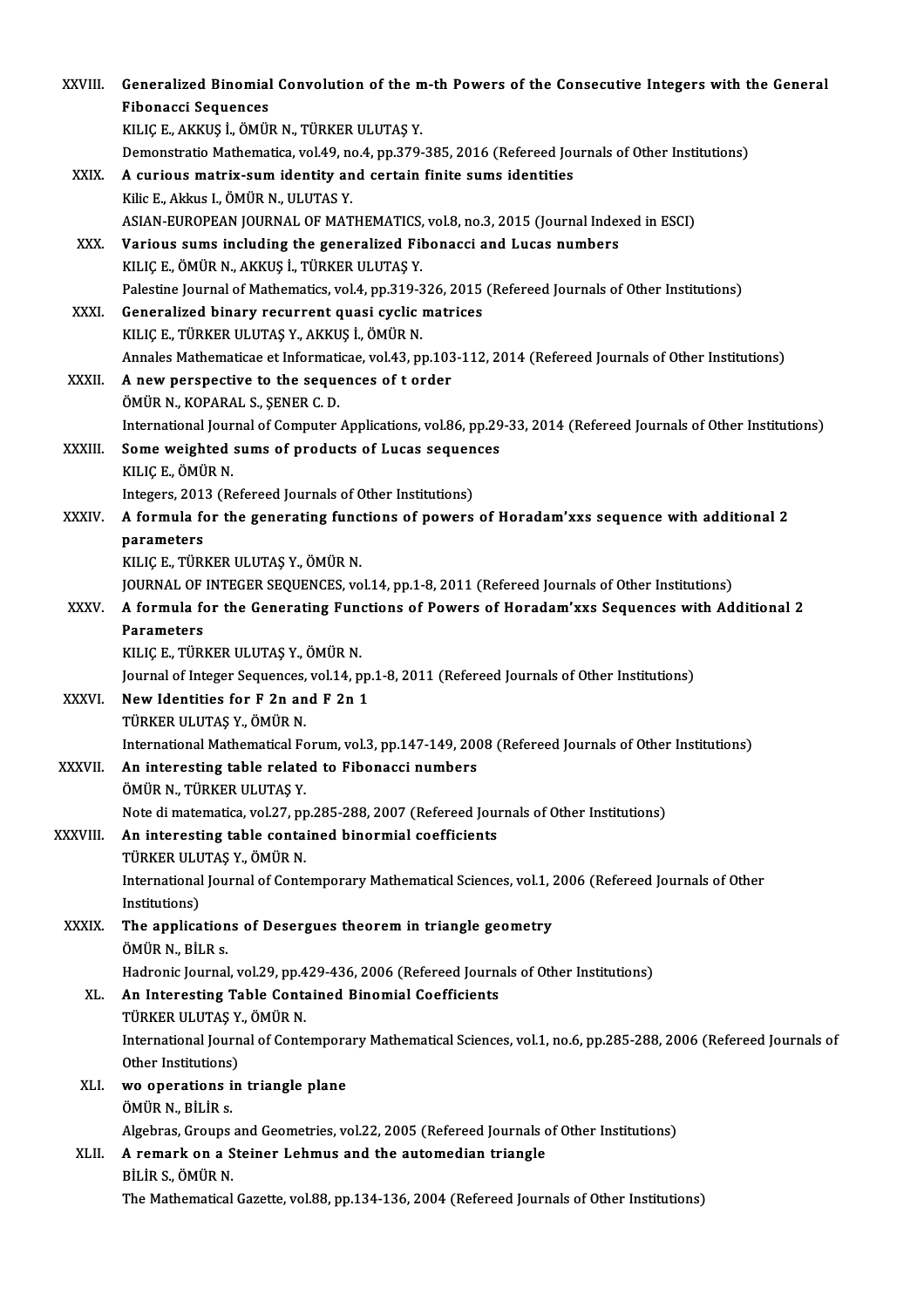#### Books&Book Chapters

- I. Lineer Cebir ve Çözümlü Uygulamaları ÖMÜR N., TÜRKER ULUTAŞ Y. Lineer Cebir ve Çözümlü Uygu<br>ÖMÜR N., TÜRKER ULUTAŞ Y.<br>Umuttepe Yayınları, Kocaeli, 2019<br>Lineer Cebir ve Çözümlü Prebl ÖMÜR N., TÜRKER ULUTAŞ Y.<br>Umuttepe Yayınları, Kocaeli, 2019<br>II. Lineer Cebir ve Çözümlü Problemler<br>ÖMÜP N. TÜRKER III IITAS Y
- Umuttepe Yayınları, Kocaeli, 2<br>Lineer Cebir ve Çözümlü F<br>ÖMÜR N., TÜRKER ULUTAŞ Y.<br>Umuttana Yayınları, Kasaali, 2 Lineer Cebir ve Çözümlü Probl<br>ÖMÜR N., TÜRKER ULUTAŞ Y.<br>Umuttepe Yayınları, Kocaeli, 2015

# omuttepe rayiniari, Kocaeli, 2015<br>Refereed Congress / Symposium Publications in Proceedings

- efereed Congress / Symposium Publications in Proceed<br>I. On q-congruences involving q-generalized Catalan numbers<br>Cür<sup>7</sup> P. ÖMÜP N. KOPARALS I. On q-congruences involving q-generalized Catalan numbers<br>Gür Z.B. ,ÖMÜR N., KOPARAL S. 0n q-congruences involving q-generalized Catalan numbers<br>Gür Z. B. , ÖMÜR N., KOPARAL S.<br>5th International Gap Mathematics-Engineering-Science and HealthSciences Congress, Şanlıurfa, Turkey, 4 - 06<br>Desember 2020 Gür Z. B. , ÖMÜR<br>5th International<br>December 2020<br>On Umbral mat Sth International Gap Mathematics-Engineering-Science and HealthSciences<br>December 2020<br>II. On Umbral methods and generalized harmonic numbers H\_(n) (a)<br>Duran Ö, KOBARALS, ÖMÜR N
- December 2020<br>II. On Umbral methods and generalized harmonic numbers H\_(n) (a)<br>Duran Ö., KOPARAL S., ÖMÜR N. InternationalMarmara SciencesCongress (Autumn) 2019,Kocaeli,Turkey,1 -03November 2019,pp.1077-1082
- III. On generalized hyperharmonic numbers of order r,  $H_{\text{-}}{n}{r}$  (a) with Riordan Arrays DuranÖ.,ÖMÜRN.,KOPARAL S.
	- International Marmara Sciences Congress (Autumn) 2019, Kocaeli, Turkey, 1 03 November 2019, pp.1065-1070
- IV. Congruences related to Harmonik, Balancing and Lucas-Balancing numbers I KOPARAL S., ÖMÜR N. 2. Uluslararası Gap Matematik-Mühendislik-Fen ve Sağlık Bilimleri Kongresi, Adıyaman, Turkey, 21 - 23 June 2019
- V. Congruences related to Harmonik, Balancing and Lucas-Balancing numbers II KOPARAL S.,ÖMÜRN.

2. Uluslararası Gap Matematik-Mühendislik-Fen ve Sağlık Bilimleri Kongresi, Adıyaman, Turkey, 21 - 23 June 2019

VI. Congruences related to harmonic, balancing and Lucas-balancing numbers I KOPARAL S., ÖMÜR N. Congruences related to harmonic, balancing and Lucas-balancing numbers I<br>KOPARAL S., ÖMÜR N.<br>2. Uluslararası GAP Matematik - Mühendislik - Fen ve Sağlık Bilimleri, Adıyaman, Turkey, 21 - 23 June 2019<br>Congruences related to

VII. Congruences related to harmonic, balancing and Lucas-balancing numbers II<br>KOPARAL S., ÖMÜR N. 2. Uluslararası GAP Ma<br>**Congruences relate**<br>KOPARAL S., ÖMÜR N.<br>2. Uluslararası CAP Me KOPARAL S., ÖMÜR N.<br>2. Uluslararası GAP Matematik - Mühendislik - Fen ve<br>VIII. On congruences with q - binomial coefficients<br><sup>VORARAL S.</sup> ÖMÜR N.

2.UluslararasıGAPMatematik-Mühendislik-Fenve SağlıkBilimleri,Adıyaman,Turkey,21 -23 June 2019

- 2. Uluslararası GAP Ma<br>**On congruences wit**<br>KOPARAL S., ÖMÜR N.<br>InternationalEurasian KOPARAL S., ÖMÜR N.<br>InternationalEurasian Conference on Science, Engineering and Technology, 22 - 23 November 2018 KOPARAL S., ÖMÜR N.<br>InternationalEurasian Conference on Science, Engineering and Technology, 22 - 23 November 2018<br>IX. On matrices with q – analog of the generalized hyperharmonic numbers H\_nr(a) of order r<br>ÖMÜR N. KORARAL
- InternationalEurasian Conference<br> **On matrices with q analog of<br>
ÖMÜR N., KOPARAL S., ÇOLAK C. D.**<br>
International Eurosian Conference c On matrices with q – analog of the generalized hyperharmonic numbers H\_nr(a) of orde<br>ÖMÜR N., KOPARAL S., ÇOLAK C. D.<br>International EurasianConference on Science, Engineering and Technology, 22 - 23 November 2018 ÖMÜR N., KOPARAL S., ÇOLAK C. D.<br>International EurasianConference on Science, Engineering and Technology, 22 - 23 November 2018<br>X. On matrices with q – analog of the generalized hyperharmonic numbers of order r

ÖMÜR N., KOPARAL S., ÇOLAK D. On matrices with q – analog of the generalized hyperharmonic numbers of order r<br>ÖMÜR N., KOPARAL S., ÇOLAK D.<br>International Eurasian Conference on Science, Engineering and Technology, 22 - 23 November 2018<br>Some annisations

## XI. Some applications for special sequence involving binomialsums International Eurasian<br>Some applications f<br>ÖMÜR N., KOPARAL S.<br>ULUSLARARASI HAKE Some applications for special sequence involving binomialsums<br>ÖMÜR N., KOPARAL S.<br>ULUSLARARASI HAKEMLİ GAP ZİRVESİ 1. Uluslararası GAP Matematik -Mühendislik - Fen ve Sağlık Bilimleri, 4 - 07<br>Ostabar 2018, pp.412,419 ÖMÜR N., KOPARAL S.<br>ULUSLARARASI HAKEMLİ (<br>October 2018, pp.412-419<br>Sama sangruangas far s ULUSLARARASI HAKEMLİ GAP ZİRVESİ 1. Uluslararası GAP Mat<br>October 2018, pp.412-419<br>XII. Some congruences for sums involving Catalan numbers<br>KOBARALS ÖMÜR N

October 2018, pp.412-<br>Some congruences<br>KOPARAL S., ÖMÜR N.<br>III IISLARARASI HAKE Some congruences for sums involving Catalan numbers<br>KOPARAL S., ÖMÜR N.<br>ULUSLARARASI HAKEMLİ GAP ZİRVESİ 1. Uluslararası GAP Matematik -Mühendislik - Fen ve Sağlık Bilimleri, 4 - 07<br>Ostabar 2018, pp.420.426 KOPARAL S., ÖMÜR N.<br>ULUSLARARASI HAKEMLİ<br>October 2018, pp.420-426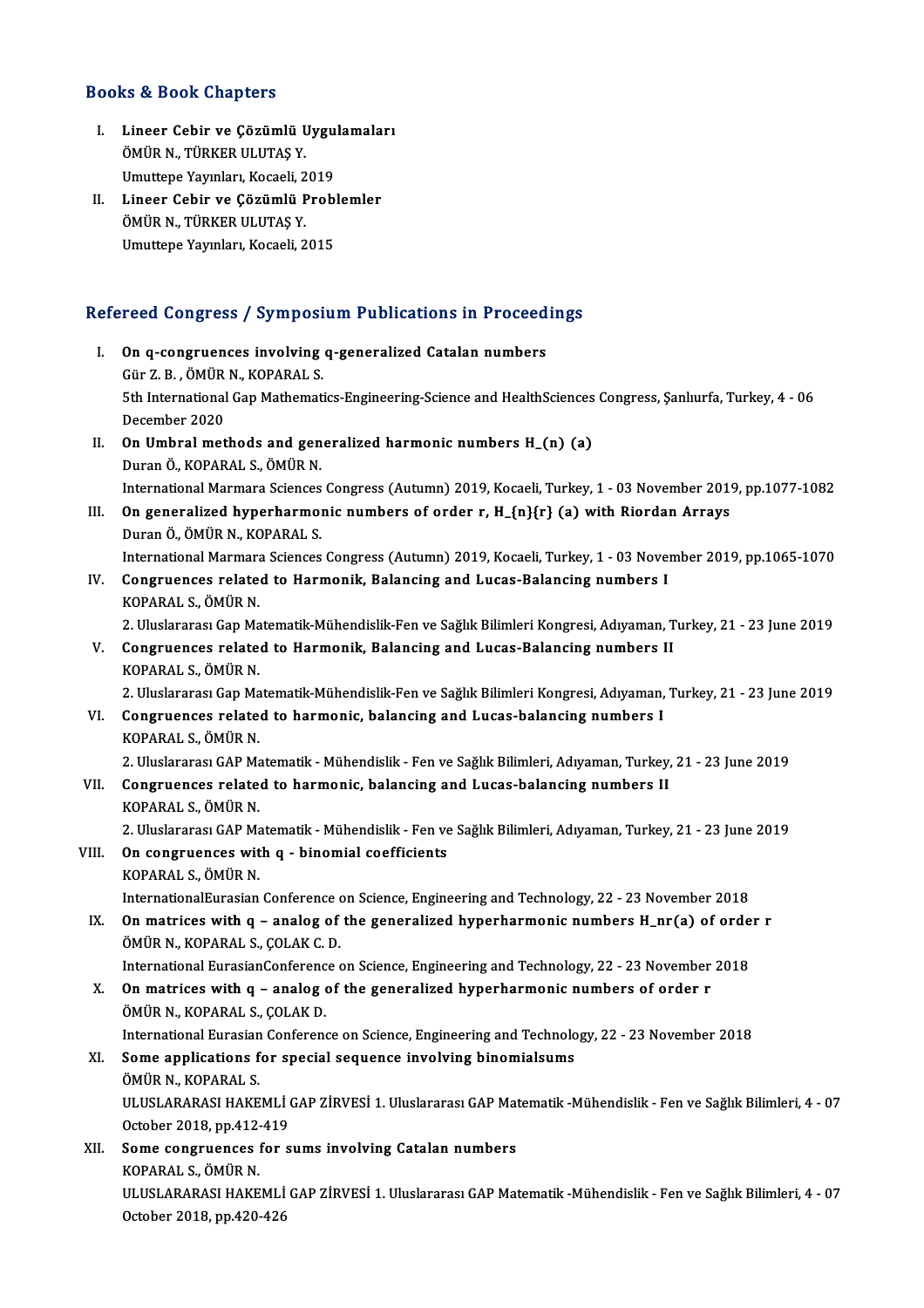| XIII.   | Some congruences for Ballot numbers                                                                                               |
|---------|-----------------------------------------------------------------------------------------------------------------------------------|
|         | KOPARAL S., ÖMÜR N.                                                                                                               |
|         | BMS Mathematical Conference, 12 - 14 July 2018                                                                                    |
| XIV.    | On hyper-dual generalized Fibonacci numbers                                                                                       |
|         | ÖMÜR N., KOPARAL S.                                                                                                               |
|         | BMS Mathematical Conference, 12 - 14 July 2018                                                                                    |
| XV.     | Some congruences for Bollat numbers                                                                                               |
|         | KOPARAL S., ÖMÜR N.                                                                                                               |
|         | BMS Mathematical Conference, 12 - 14 July 2018                                                                                    |
| XVI.    | On alternating weighted binomial sums with falling factorials                                                                     |
|         | KOPARAL S., KILIÇ E., ÖMÜR N.                                                                                                     |
|         | 1st International Conference on Mathematical and Related Science, 30 April - 04 May 2018                                          |
| XVII.   | On congruences for sums involving harmonic numbers<br>KOPARAL S., ÖMÜR N.                                                         |
|         | 1st International Conference on Mathematical and Related Science, 30 April - 04 May 2018                                          |
| XVIII.  | On identities for sequences of binomial sums with terms of sequences {g_kn} and {h_kn}                                            |
|         | ÖMÜR N., KOPARAL S., ÇOLAK D. C.                                                                                                  |
|         | 4th International Conference on Pure and Applied Sciences: Renewable Energies, İstanbul, Turkey, 23 - 25<br>November 2017         |
| XIX.    | On identities for binomial sums with terms of sequences {g_kn} and {h_kn}                                                         |
|         | ÖMÜR N., KOPARAL S., ÇOLAK C. D.                                                                                                  |
|         | The 4th International Conference on Pure and Applied Sciences, İstanbul, Turkey, 23 - 25 November 2017                            |
| XX.     | On Congruences with Terms of The Second Order Sequences and<br>KOPARAL S., ÖMÜR N.                                                |
|         | The 4th International Conference on Pure and Applied Sciences, İstanbul, Turkey, 23 - 25 November 2017                            |
| XXI.    | On Congruences with the terms of second order sequences {U_kn} and {V_kn}<br>KOPARAL S., ÖMÜR N.                                  |
|         | 4th International Conference on Pure and Applied Sciences: Renewable Energies, İstanbul, Turkey, 23 - 25                          |
|         | November 2017                                                                                                                     |
| XXII.   | Two asymmetric generalizations of the Filbert matrix                                                                              |
|         | KOPARAL S., KILIÇ E., ÖMÜR N.                                                                                                     |
|         | Caucasian Mathematics Conferences CMC II, Van, Turkey, 22 - 24 August 2017                                                        |
| XXIII.  | New generalizations of the Filbert and Lilbert matrices                                                                           |
|         | ÖMÜR N., KILIÇ E., KOPARAL S.                                                                                                     |
|         | Caucasian Mathematics Conference II, Van, Turkey, 22 - 24 August 2017                                                             |
| XXIV.   | New Generalization of the Filbert and Lilbert matrices                                                                            |
|         | ÖMÜR N., KILIÇ E., KOPARAL S.                                                                                                     |
|         | Caucasian Mathematics Conferences CMC II, Van, Turkey, 22 August 2017                                                             |
| XXV.    | Formulae for two weighted binomial identities with the falling factorials<br>KOPARAL S., ÖMÜR N., KILIÇ E.                        |
|         | 6th International Eurasian Conference on Mathematical Sciences and Applications, Budapest, Hungary, 15 - 18                       |
|         | August 2017                                                                                                                       |
| XXVI.   | On certain type of band matrices with the generalized Fibonacci numbers                                                           |
|         | ÖMÜR N., ÇOLAK C. D.                                                                                                              |
|         | 6th International Eurasian Conference an Mathematical Sciences and Applications IECMSA, Budapest, Hungary, 15 -                   |
|         | 18 August 2017                                                                                                                    |
| XXVII.  | Formula for two weighted binomial identities with the falling factorials                                                          |
|         | KOPARAL S., ÖMÜR N., KILIÇ E.                                                                                                     |
|         | 6th International Eurasian Conference an Mathematical Sciences and Applications IECMSA, Budapest, Hungary, 15 -<br>18 August 2017 |
| XXVIII. | Some permanents of Hessenberg matrices                                                                                            |
|         |                                                                                                                                   |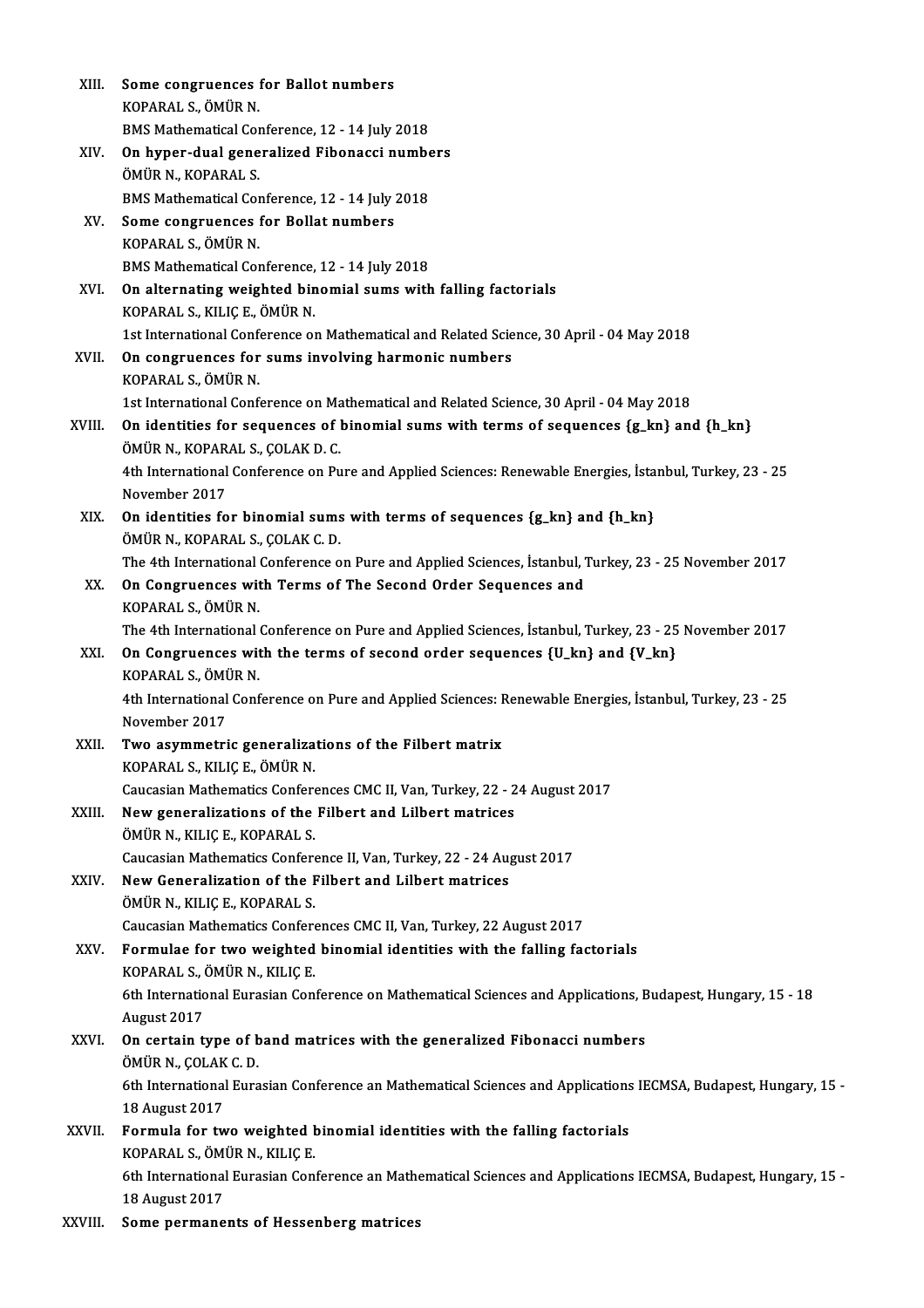|              | KOPARAL S., ÖMÜR N.                                                                                                                    |
|--------------|----------------------------------------------------------------------------------------------------------------------------------------|
|              | 4th International Conference on Recent Advances in Pure and Applied Mathematics, İzmir, Turkey, 11 - 15 May                            |
|              | 2017                                                                                                                                   |
| XXIX.        | On congruences involving special numbers                                                                                               |
|              | KOPARAL S., ÖMÜR N.                                                                                                                    |
|              | International Conference an Mathematics and Engineering, İstanbul, Turkey, 10 - 12 May 2017                                            |
| XXX.         | On identities for sequences of some binomial sums                                                                                      |
|              | ŞENER C. D., ÖMÜR N.                                                                                                                   |
|              | International Conference an Mathematics and Engineering ICOME, İstanbul, Turkey, 10 - 12 May 2017                                      |
| XXXI.        | Some applications to generalized hyperharmonic numbers of order r and matrices                                                         |
|              | BİLGİN G., ÖMÜR N.                                                                                                                     |
|              | International Conference an Mathematics and Engineering ICOME, İstanbul, Turkey, 10 - 12 May 2017                                      |
| XXXII.       | On the matrices with the generalized hyperharmonic numbers of order r                                                                  |
|              | ÖMÜR <sub>N.</sub>                                                                                                                     |
| XXXIII.      | The 12th International Conference on Approximation Theory and its Applications, 26 - 29 May 2016<br>On some congruences                |
|              | KOPARAL S., ÖMÜR N.                                                                                                                    |
|              | International Conference on Recent Advances in Pure and Applied Mathematics, Muğla, Turkey, 19 - 23 May 2016                           |
| XXXIV.       | On congruences with the terms of second order sequence and Harmonoc numbers                                                            |
|              | KOPARAL S., ÖMÜR N.                                                                                                                    |
|              | 4th International Eurasian Conference on Mathematical Sciences and Applications(IECMSA-2015), 31 August - 03                           |
|              | September 2015                                                                                                                         |
| XXXV.        | On congruences with the terms of second order sequence and harmonic numbers                                                            |
|              | KOPARAL S., ÖMÜR N.                                                                                                                    |
|              | 4th International Eurasian Conference on Mathematical Sciences and Applications (IECMSA-2015), 31 August - 03                          |
|              | September 2015                                                                                                                         |
| <b>XXXVI</b> | On congruences related to central binomial coefficients Harmonic and Lucas numbers                                                     |
|              | KOPARAL S., ÖMÜR N.                                                                                                                    |
|              | Lebanese International Conference on Mathematics and Applications, Beirut, 26 - 29 May 2015                                            |
| XXXVII.      | On congruences with the terms of the sequences U kn and V kn                                                                           |
|              | ÖMÜR N., KOPARAL S.                                                                                                                    |
|              | Lebanese International Conference on Mathematics and Applications, Beirut, 26 - 29 May 2015                                            |
| XXXVIII.     | On congruences with the terms of the sequences {U_kn} and {V_kn}<br>ÖMÜR N., KOPARAL S.                                                |
|              | Lebanese International Conference on Mathematics and Applications, 26 - 29 May 2015                                                    |
| <b>XXXIX</b> | Congruences on harmonic numbers and second order sequences                                                                             |
|              | ÖMÜR N., KOPARAL S.                                                                                                                    |
|              | International Conference on Algebra and Number Theory, 5 - 08 August 2014                                                              |
| XL.          | Applications of generalized Fibonacci autocorrelation                                                                                  |
|              | ÖMÜR N., KOPARAL S.                                                                                                                    |
|              | International Congress In Honour Of Professor Ravi P. Agarwa, 23 - 25 July 2014                                                        |
| XLI.         | Applications of generalized Fibonacci autocorrelation sequences $\{\Gamma_{\text{-}}\{k,n\}(\tau)\}$ $\{\tau\}^{\Lambda}$ { $\infty$ } |
|              | ÖMÜR N., KOPARAL S.                                                                                                                    |
|              | International Congress In Honour Of Professor Ravi P. Agarwal, 23 - 26 June 2014                                                       |
| XLII.        | C n a b p q r genelleștirilmiș dizisinin bazı özellikleri                                                                              |
|              | TÜRKER ULUTAŞ Y., ÖMÜR N.                                                                                                              |
|              | XXVI. Ulusal Matematik Sempozyumu, Diyarbakır, Turkey, 4 - 07 September 2013                                                           |
| XLIII.       | Bp kd sayılarını içeren bazı kongrüanslar                                                                                              |
|              | KOPARAL S., ÖMÜR N.                                                                                                                    |
|              | XXVI. Ulusal Matematik Sempozyumu, Diyarbakır, Turkey, 4 - 07 September 2013                                                           |
| XLIV.        | Genelleştirilmiş Fibonacci ve Lucas dizilerinin terimlerini içeren ilkel Pisagor üçlüleri                                              |